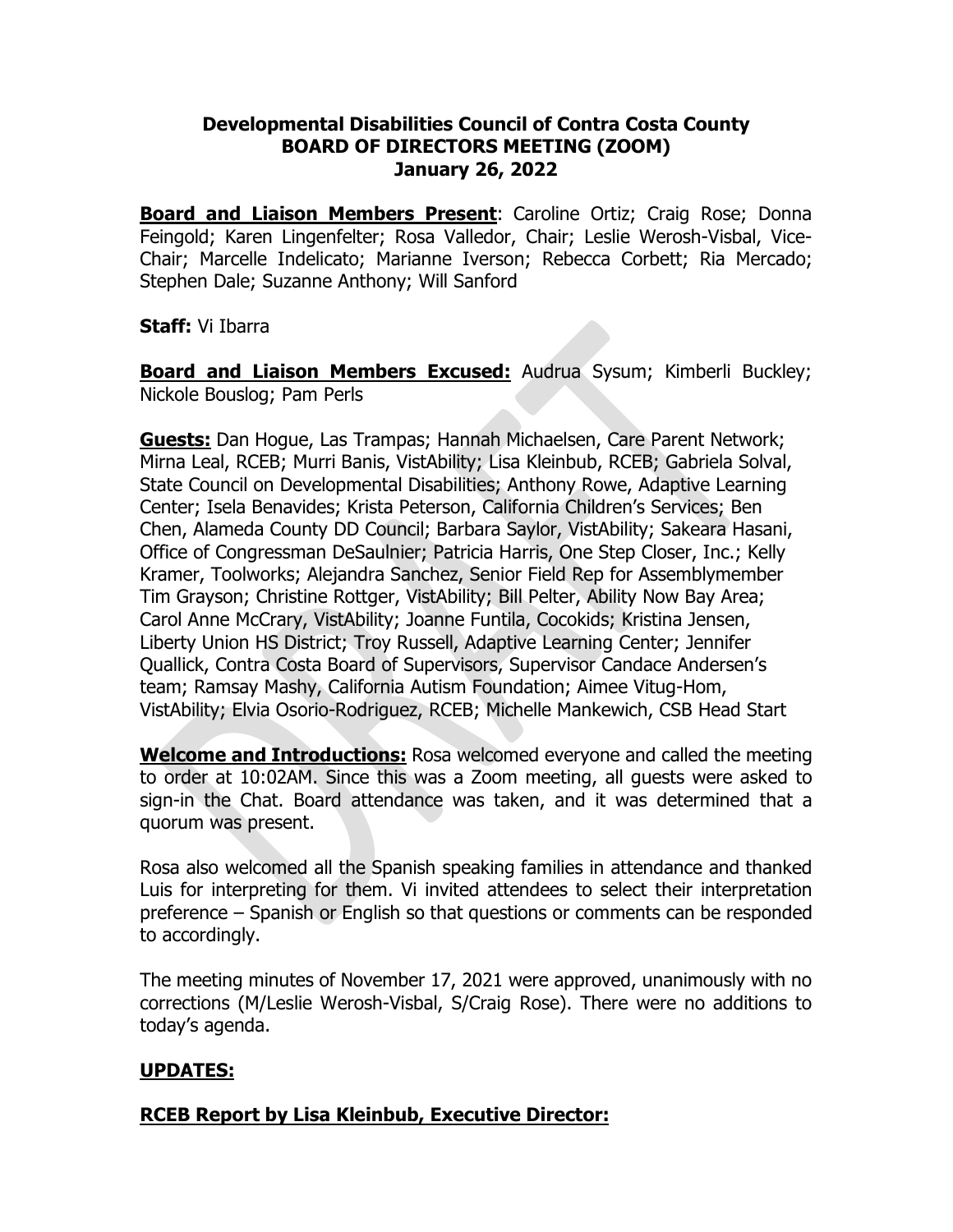Lisa reported an uptick of Covid-19 cases. As of the end of December, 483 cases have been reported to RCEB since the start of Covid. Most who tested positive were vaccinated and many were boosted. There have been only two hospitalizations, which is a positive during this surge. Schools, and RCEB and service provider staffing issues remain a concern.

This year's budget is a good budget with new incentives for regional centers. Lisa noted:

- It proposes case management positions, implementing 25% of the full rate adjustment, and adds an initiative for children ages 1-5 years old to be served at a case management ratio of 1:40.
- The initiative for the 1–5-year-olds can be attributed to CA Health and Human Services Secretary Ghaly's focus on children's services. It is exciting while daunting at the same time with at least 100 case management positions to backfill.

A community meeting on social recreation and non-medical therapies will be held Friday, February 11, 2022, at 1 pm. The Board approved the new Purchase of Service policy and will share it with the community. Case managers will be trained as well. The goal is to make sure that everyone has access to social recreation activities.

At the State level:

- There is a lot of work being done on Regional Center performance incentives, measurements, and performance incentive payments.
- Work groups are developing quality indicators for service providers. The last 10% of the fully funded rate increases in 2024-25 will be tied to some measures. It is a work in progress.

On the rate study implementation:

- Regional Centers must provide verification of current provider rates to Burns & Associates and DDS. Then, Burns & Associates must update the rates to reflect current wages, salaries, and costs for each region. It is a very individualized process, and it could take until April to be certain about everyone's rates.
- The Lanterman Coalition is looking at how the rate adjustments can be accelerated, given the budget surplus, economic realities, and staffing issues.
- It has been over 10 years since rate changes of this size have been a possibility!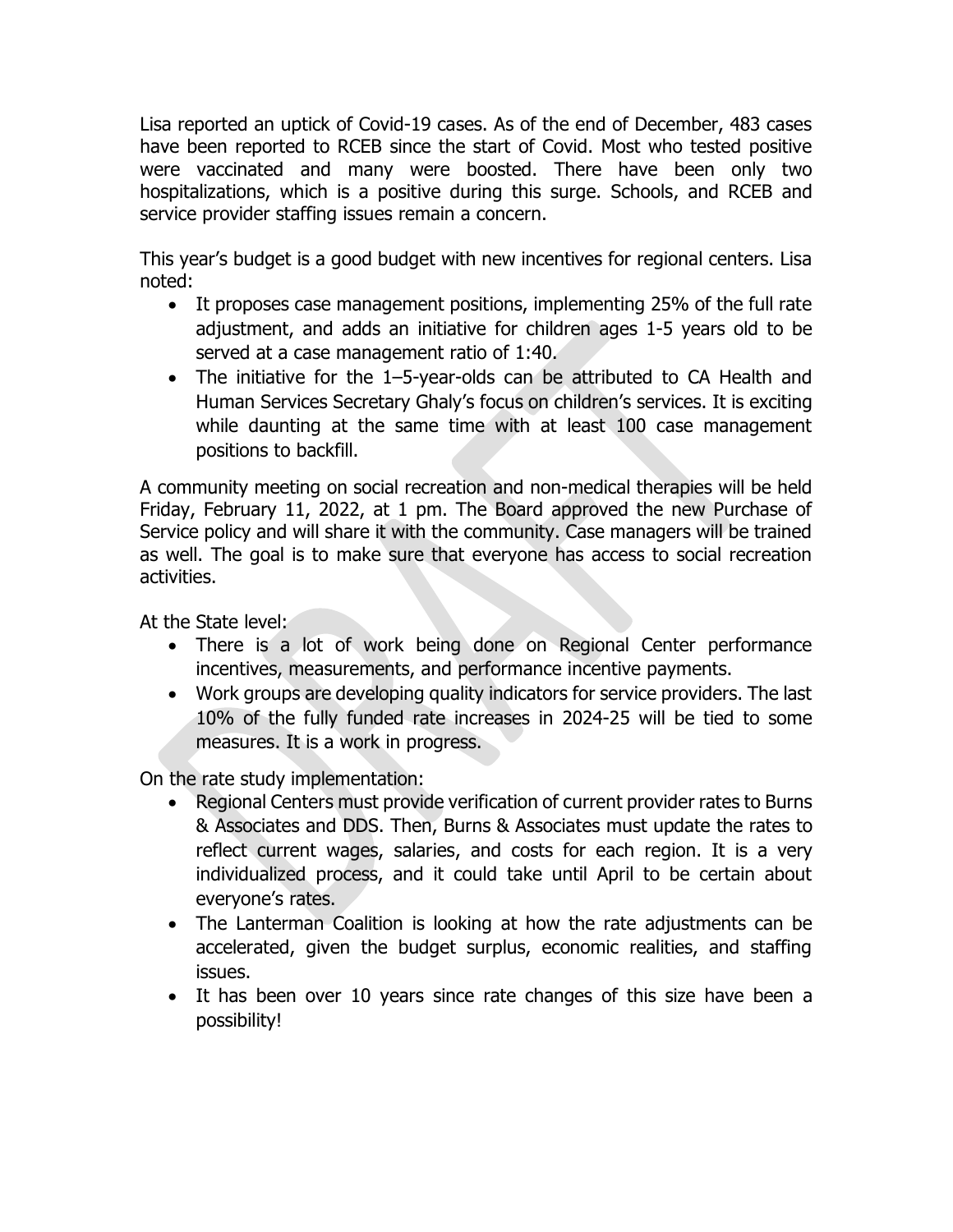Lastly, there will be public meetings held in March as part of an annual requirement for input on service expenditure data. There will be eight meetings, and two will offer translation in any language requested with one-week advance notice.

### **State Council on Developmental Disabilities (SCDD) Bay Area Office Report by Sheraden Nicholau:**

Gabriela filled in for Sheraden who was unable to attend. She introduced herself as the new ADPA serving in state planning work. Previously, she was a case manager and worked closely with the disparity reduction program for Regional Center community members.

SCDD continues to support community groups in securing PPE for people with disabilities, their families, and support staff. Send an email to Sheraden if your organization has a need.

They are advocating for more access to at-home testing. If you haven't already, visit CovidTests.gov to order the four free antigen tests available per household.

All upcoming SCDD meetings are listed in the Chat.

### **Council Chairperson Report by Rosa Valledor:**

Until further notice, DD Council meetings will continue Zoom. There is no word on when this can change, at this time. Rosa gave a special thank you to Open House for doing vaccinations – her son benefitted from it!

The Outreach group is working on a flyer to help with DD Council membership recruitment.

### **Executive Assistant to the Council Report by Vi Ibarra**:

Vi thanked Dan Hogue and the Las Trampas team for organizing a recent booster clinic.

She is getting fewer calls from a health department standpoint. If you have a need, don't hesitate to contact her!

Vi reminded guests to include their names in the Chat to record attendance.

Also, a survey is being shared by Contra Costa Behavioral Health. They are looking for input from the community to direct future funding from the mental health services act. Mental health comes up a lot and it is important to get input from our community. The survey takes 5-10 minutes to complete and demographical information is kept anonymous. See the Chat for links in Spanish and English.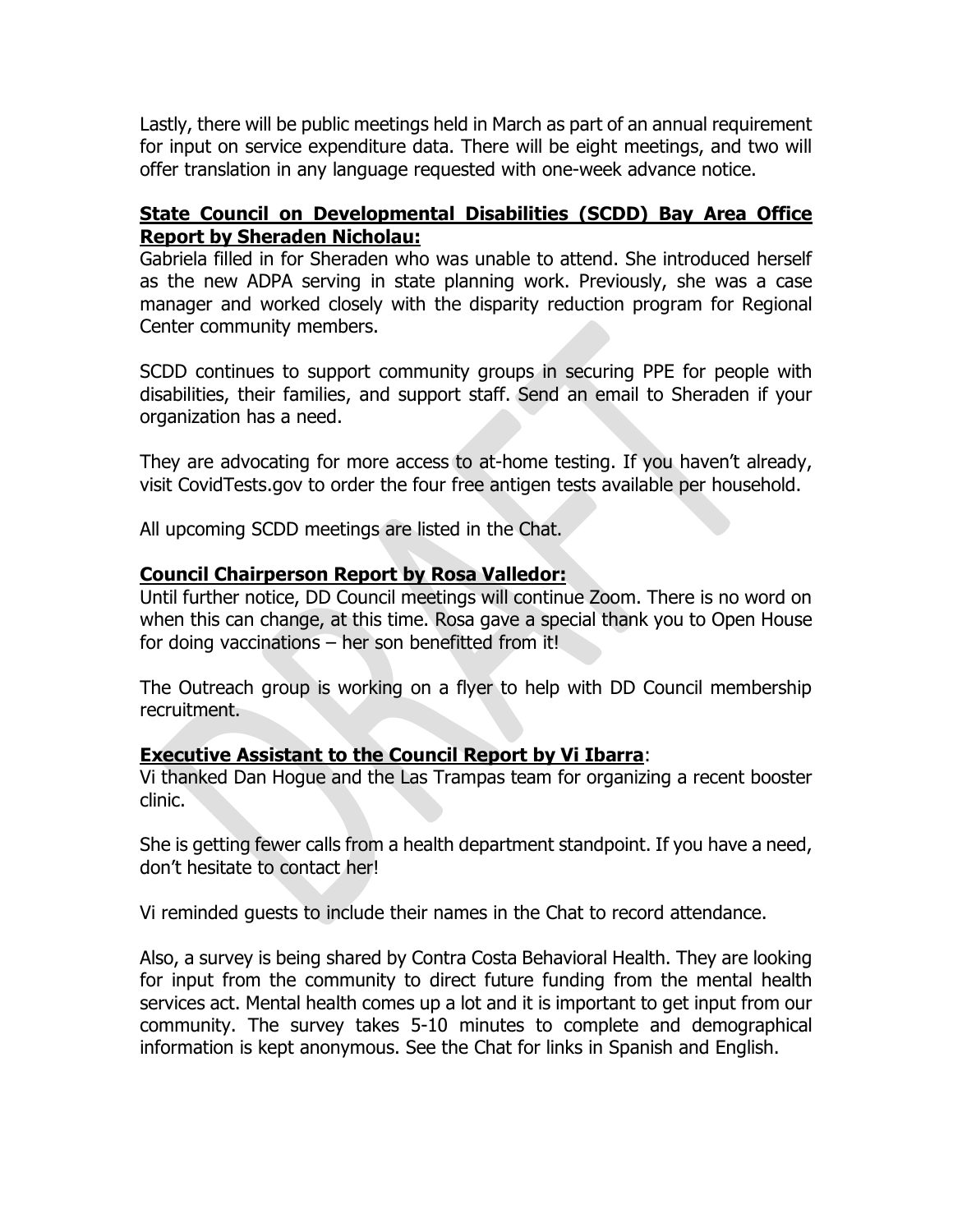Donna Feingold commented that she sat in on the County's "A3" program (crisis program) and wondered how well I/DD is represented in the emergency crisis unit. Vi will find out if there is representation and follow-up with the Council.

**Board Membership Report by Audrua Sysum:** Rosa reported for Audrua in her absence. She was excited to announce a new member nomination: Christine Rottger! Christine is the Director of Children's Services at VistAbility and, in working with the younger population, will help round out diversity on the Council.

Christine thanked the Council. Her entire professional life has been in early intervention both at VistAbility and in Chicago where she worked in a hospital setting with a lot of medically fragile kids.

A motion was made to nominate Christine to the DD Council (M/Leslie Werosh-Visbal, S/Donna Feingold). Christine was voted in unanimously. Welcome Christine!

#### **Committee Liaison Reports:**

CCTA Paratransit Coordinating Council (Vi Ibarra):

Vi reported on the meeting of  $1/24/22$ . The presentation was of interest – a pilot project called "One Seat" that endeavors to improve passenger experience. In the pilot, it allows for a passenger to get on one vehicle and not have to make transfers; the idea being to reduce long trip times, transfers, and downtime. There are some drawbacks to the rollout, and it is not clear if there will be ongoing funding.

The Paratransit Coordinating Council will meet on March 31, 2022, at 2 pm. If you would like to attend or know anyone interested, let Vi know.

East Bay Legislative Coalition (Will Sanford): Will reported on the following:

On the Federal front, the "Build Back Better" is the second key piece of the President's plan, which is currently tagged with a \$1.75 trillion price tag. Building infrastructure for key services – education, long-term care, etc. – has been shelved due to lack of votes.

At the State level, there are some changes in legislative representation – Assemblymember Jim Frazier is no longer a sitting member. Also, with the redistricting comes a special election that will be held in February in current districts. Then, members will have to run again in the revised districts.

Key meeting dates (all on Zoom):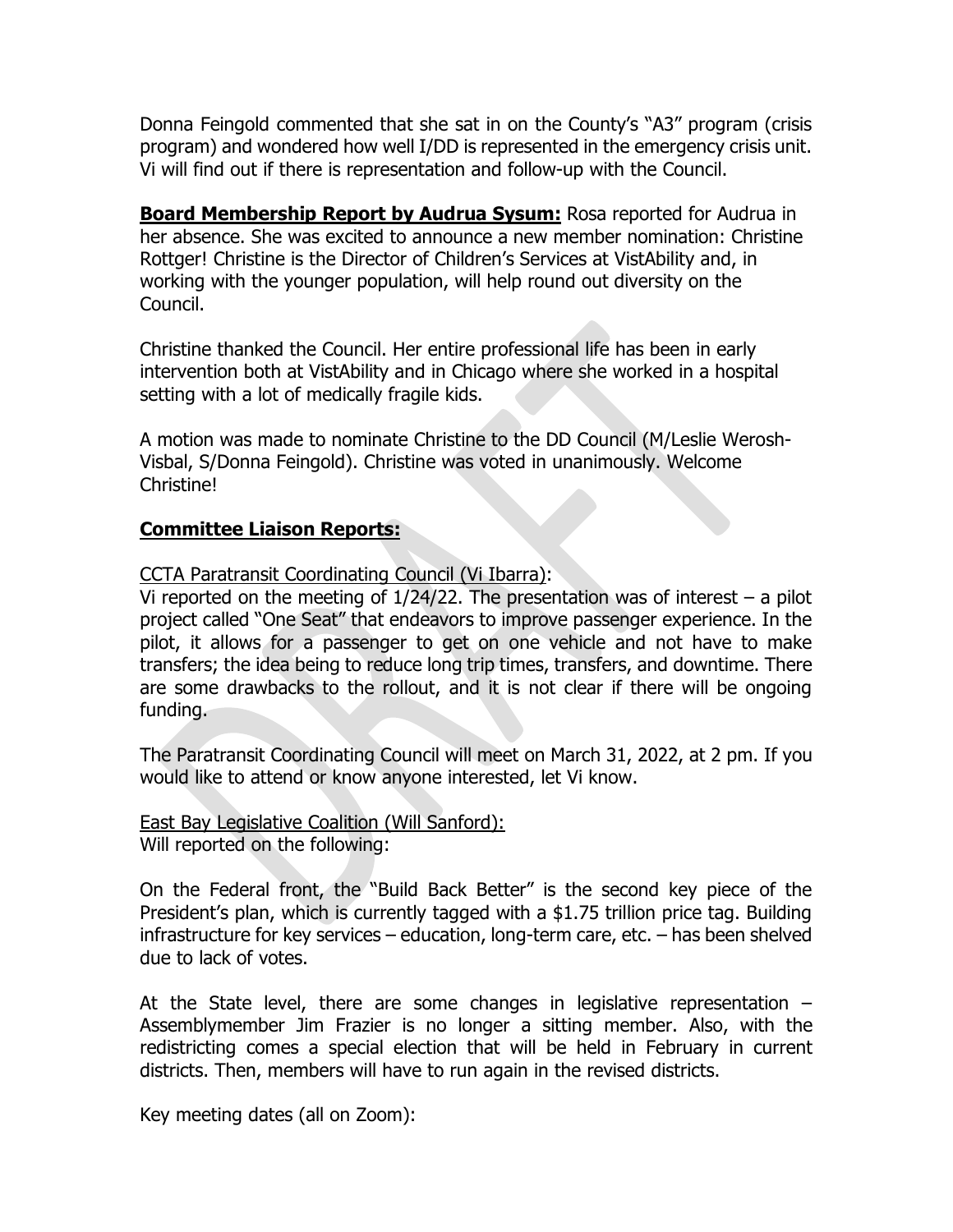- EBLC Townhall meeting on January 28, 2022, tentatively from 10-11:30 am. All are welcome.
- Regular EBLC meeting on February 2, 2022, 10 am  $-$  12 pm. Topics will include budget review and initial new bill screening. Everyone is welcome! Contact Vi to get the invite email.

#### Emergency Planning Engagement (Carol McCrary):

In Carol's absence, Aimee reported on the D/AFN Steering Committee meeting that was held on January 24, 2022:

- Julie Cavallero, currently the County's only Emergency Planning Coordinator was introduced.
- Upcoming exercises include a tabletop exercise on March 15, 2022, and a region-wide exercise for transportation on May 19, 2022. Another exercise with a flood scenario is also being planned.
- An Emergency Preparedness grant request for proposals is open and due February 11, 2022. For details, go to [www.crhmro.org/CAER.](http://www.crhmro.org/CAER) Let Carol or Aimee know if you have ideas or suggestions.
- Anna Kornfield is the new PSPS (Public Safety Power Shutoff) Care Coordinator for the Contra Costa Crisis Center/211. Natalie Maier is the American Red Cross Disaster Program Manager.
- Emergency planning ideas for the coming year include mental health, complying with new regulations, participating in exercises, and preparing emergency messaging in a variety of requested languages including Russian and Bulgarian.

### HireAble (Donna Feingold):

Donna announced that a HireAble monthly meeting is scheduled for today at 3 pm (see link in Chat). They are excited to talk about innovative programs in their areas where they successfully helped to transition folks out of employment programs. Working with the Department of Rehabilitation can be a barrier to employment; the conversation will be on new ways to do employment in our area. Providers who don't traditionally provide employment services are encouraged to look at what was done in Central Valley.

There is \$10 million in grant money at Department of Rehabilitation to incentivize employers to hire people with I/DD and DDS also has grant money. The question is how these monies can be used to increase employment opportunities.

#### Transition Taskforce (Becky Wieringa)

Becky reminded everyone that the Transition Taskforce meets every third Thursday of the month at 3:15 pm over zoom (see link in Chat). Recent topics included SDP. Please join if you are interested in learning more or have "on the ground" stories to share with others.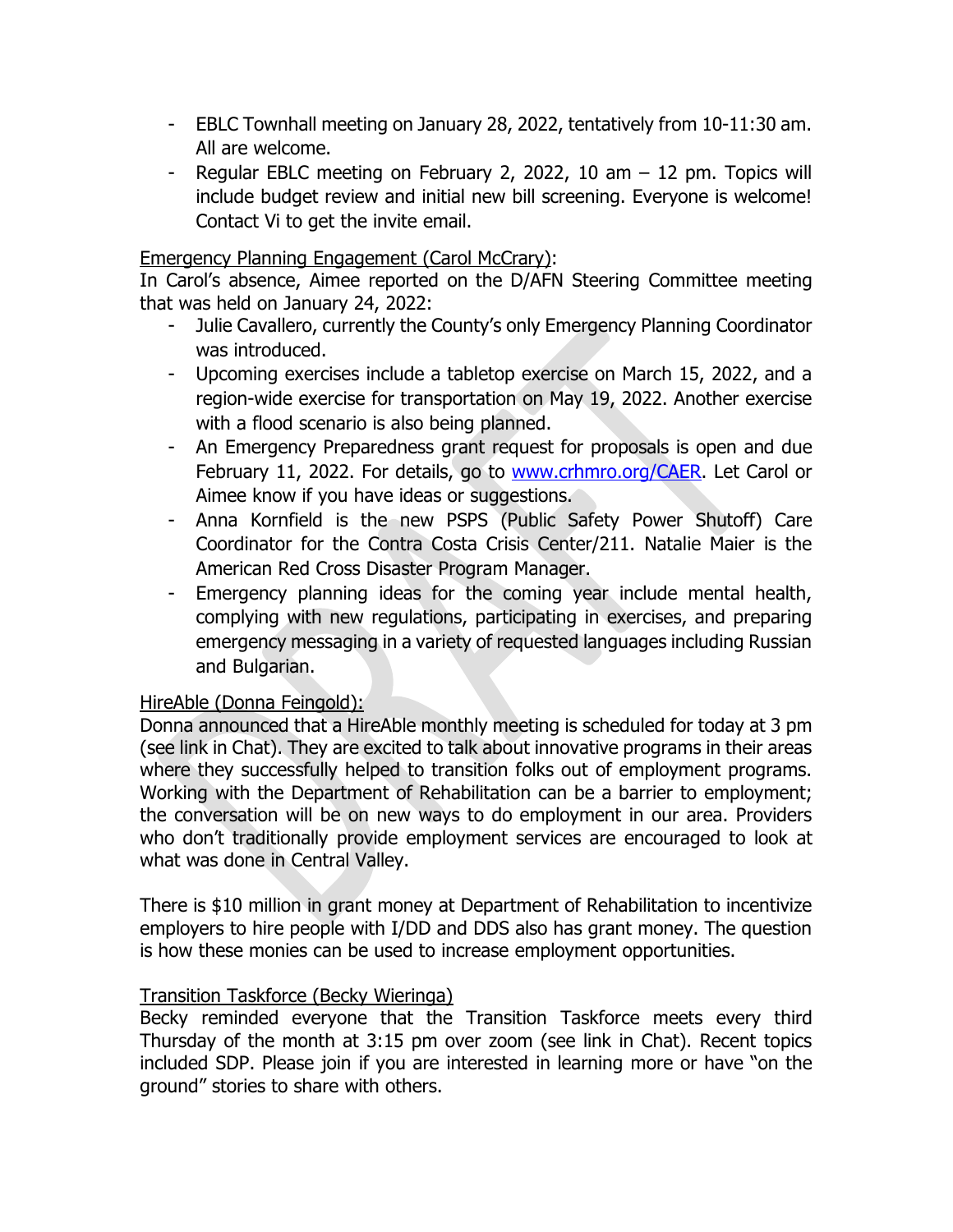The Taskforce wants us to know the Transition Taskforce Guide is continually updated. There is a link in the Guide to submit updates or corrections. (See link in Chat.)

Another big focus is transition fair planning. The Taskforce has had to readjust because students and parents need information even as the pandemic continues. They are looking to plan a Central County fair and moving forward with school district partners in East and West Counties.

Becky announced that Rose Casarez of RCEB agreed to co-chair! She is an awesome addition – Rose has been on the taskforce for a while now and is excited about taking this leadership opportunity.

#### Committee on Aging (Marianne Iversen):

The Committee did not meet in January and will now be meeting bi-monthly. The next meeting will be held February 8, 2022, at 1 pm. Contact Marianne if interested in attending.

#### Contra Costa Health Services: Meera Sreenvivasan, MD

Dr. Meera introduced herself as one of the newer deputy health officers whose main role is a TB medical consultant and communicable disease controller for the County.

She reported on the latest Covid-19 information:

- There was a recent surge in cases, but the good news is we are now starting to see a decrease in cases.
- Those who are unvaccinated continue to have the highest rate of becoming infected and being hospitalized.
- As of January  $25<sup>th</sup>$ , there were 281 people hospitalized. While case rates are starting to drop, hospitalizations are not yet peaking. This is to be expected, as there tends to be a lag with hospitalization rates as compared to case rates.
- The County is doing a great job with vaccinations almost 80% of the population is vaccinated and of those approximately 50% have received a booster.
- The current health order still requires masking indoors and showing proof of vaccination or a negative test to enter restaurants and gyms. Right now, this order is scheduled to lift around February  $15<sup>th</sup>$  if the following is met:
	- Less than 75 people in the hospital
	- Transmission rates are in the yellow tier as set by the CDC
	- 80% of County residents are fully vaccinated

The County has updated its isolation guidance, which is in line with the CDC. For a positive case, stay home for at least 5 days and re-test at day 5. If the test result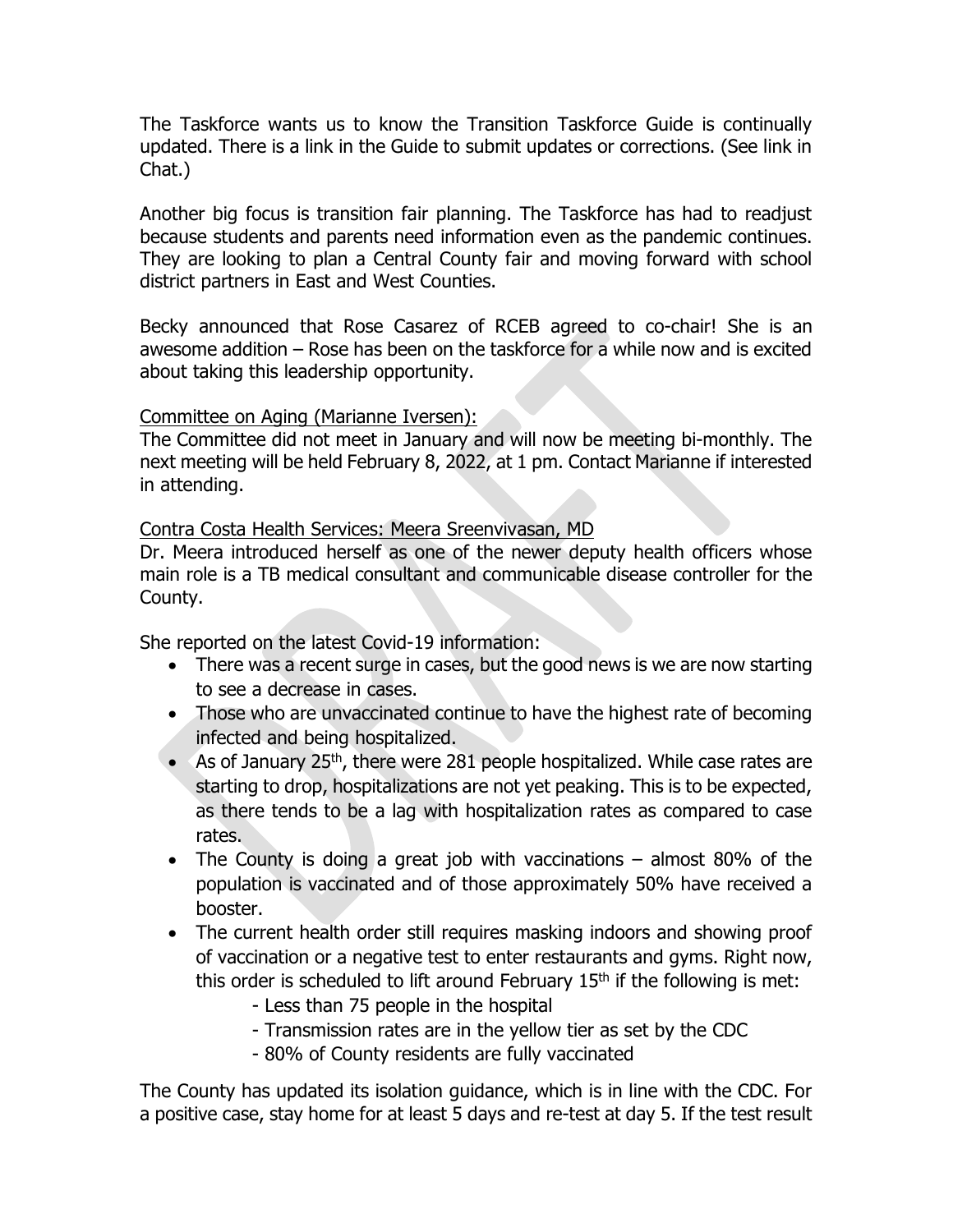is negative, isolation can end but the person should continue to mask up for 5 more days regardless of vaccination status.

Quarantining is different than isolation. It means someone has been exposed to someone with Covid-19. There is no need to quarantine, if up to date on vaccinations (fully vaccinated and, if eligible for the booster, has received the booster). The person should get tested on day 5 after the exposure and wear a mask for 10 days. If unvaccinated, the County advises you quarantine at home and test at 5 days following the exposure. Quarantine can end with a negative test and no symptoms.

Other information:

- 12 years old and up are eligible for the booster and should get it. There is lots of data that shows the booster provides additional protection against Omicron.
- The booster is not available to the 5–11-year-old age group. They are still waiting to hear on approval; Pfizer is possibly submitting approval for it in February.

Stephen Dale asked for clarification on public places that are not subject to the mask mandate. Dr. Meera advised best practice is to wear a mask whether gathering at someone else's home or attending a convention.

Rosa Valledor inquired about the County giving out home tests. There are many households with more than one family living in it as well as several addresses with additional dwelling units on the same property but with one address. Dr. Meera hasn't heard of plans - there is not a program to provide local antigen tests because supplies are not guaranteed right now.

Rosa also asked to clarify "fully vaccinated". The CDC differentiates between fully vaccinated and up to date:

- Fully vaccinated still means 2 doses of either the Pfizer or Moderna vaccines, or 1 does of the Johnson & Johnson.
- Up to date means you are booster eligible and have received the booster dose.

## **Presentation: Making Sense of the Proposed DDS Budget Presented by Will Sanford, EBLC Co-Chair**

Before starting the presentation, Will shared that Secretary Ghaly extended the booster deadline for service providers from February  $1<sup>st</sup>$  to March  $1<sup>st</sup>$  due to supply problems. In the next few weeks, it is anticipated the Governor will sign a bill to provide two weeks of supplemental Covid-related sick time, retroactive to January  $1<sup>st</sup>$ . The funding side of it is a big challenge.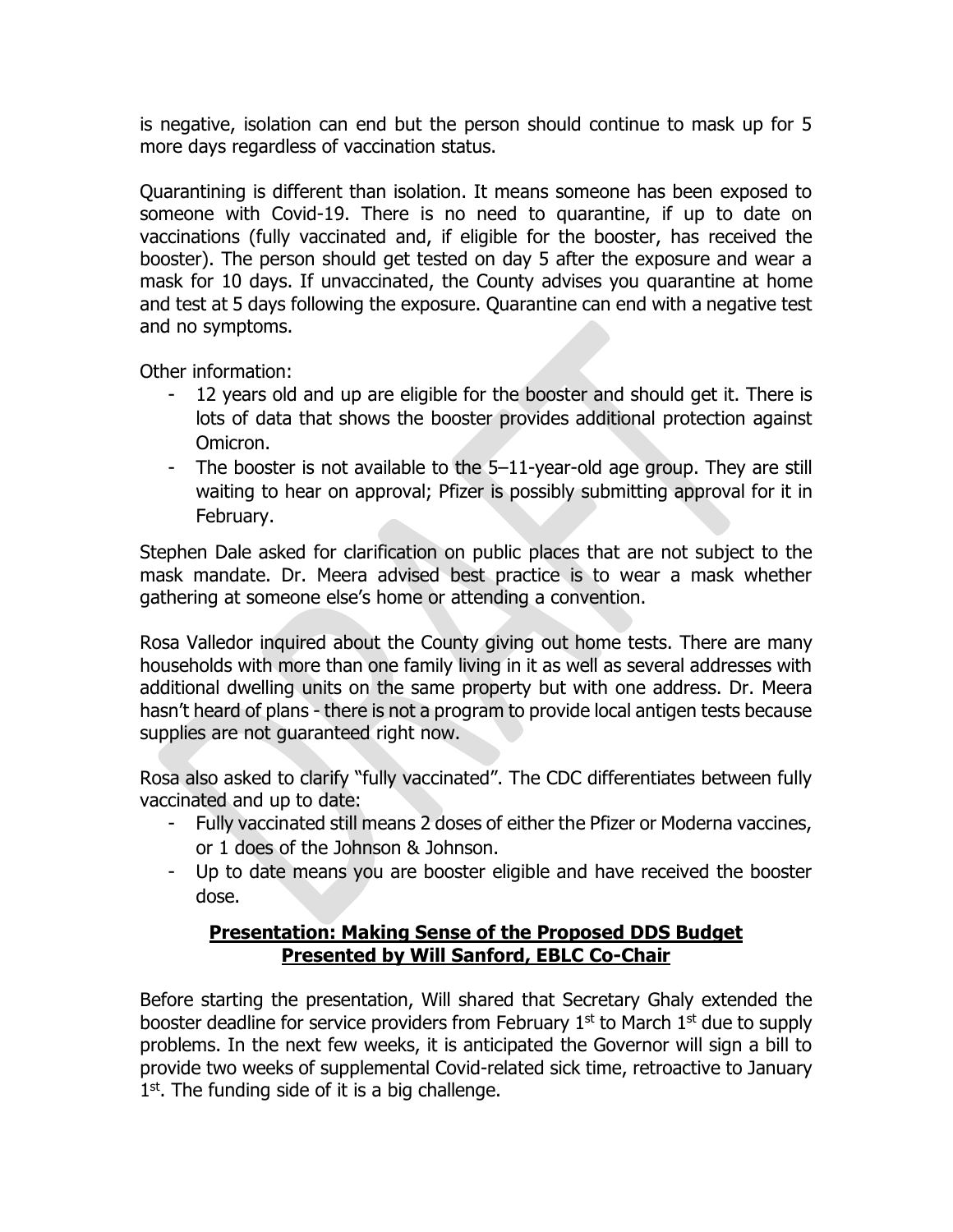Will provided a comprehensive presentation on the Governor's January budget proposal, which includes a helpful glossary of key terms.

Highlights from the presentation include:

- Sessions are just getting started since the release of the budget
- There is a projected \$45.7 billion surplus
- The Governor's top priorities include fighting Covid-19, combatting the climate crisis (wildfires, drought), confronting homelessness, tackling the cost of living, and keeping streets safe.
- First bills coming in for this session are still being identified including AB1663 that looks at conservatorship and supported decision making.
- Proposition 98 requires the State to spend 40% of General Fund expenditures on grades K through 14 (community college).
- The good news in the long term is \$31 billion in reserve funds.

On the proposed DDS budget:

- \$1.48 billion more to be spent in our system! 86 cents of every dollar are spent in our system  $-$  a good chunk of general fund money.
- Subminimum wage phase-out seems to leave out considerations for employment and day program vendors
- Purchase of Services will grow almost \$800 million to support community services for new clients. Over 50% of every dollar spent is to support people living in the community.
- Policy support is needed in the implementation of significant spending on new case managers to meet the case ratio. As part of the Performance Incentive Program, 900 case managers will be funded to reduce the overall ratio to 66:1.
- In the Early Start area, \$51 million is towards reducing caseloads for children up to age 5. This is huge. Regional Centers will need to hire.
- Service provider rate reform is a massive undertaking, with a full year of additional cost to implement the first 25% of fully funded rates.
- A big one is starting to modernize IT systems developed in the mid-1980's.
- There are no more residents in the state developmental centers, but monies need to be spent to maintain the facilities.
- The Family Resource Center has been receiving the same funding for the past 10 years.
- \$83 million for the Self-Determination Program, double what is being spent this year.

EBLC is asking DDS for the following, to:

1. Accelerate the funding of the rate models – move the second increase scheduled for 7/2023 up to this year effective 4/1/2022.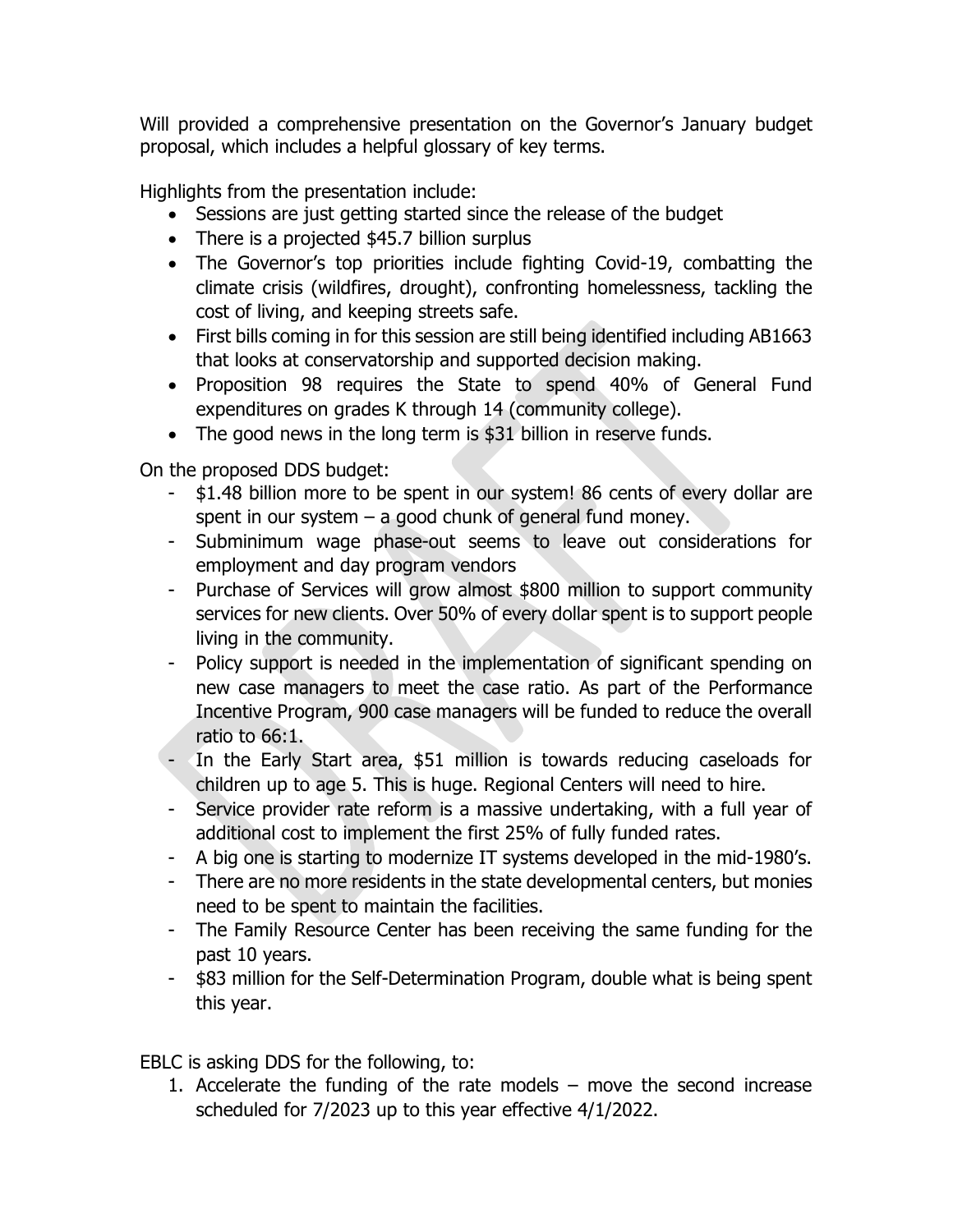- 2. Ensure flexibility and participant safety by maintaining Alternative Services and updating rates.
- 3. Update the Core Staffing Formula (set in 1992!) to meet required Regional Center case management ratios and reflect the current economic climate.
- 4. Invest in technology and modify statute as necessary to increase the flexibility of supports to promote independence for those served.
- 5. Include individuals with I/DD into all low-income housing development options.

Bill Pelter commented on the long-term need for accessible transportation and inquired about the budget. Will can look to see if there is any to track (there is infrastructure for high-speed rail).

Rosa Valledor reminded everyone that it is not too late to register for the EBLC Townhall meeting. Spanish interpretation, ASL and captioning will be available. See link in Chat.

Donna Feingold noted that it looks like there is an increase in spending for the developmental centers and recalled past discussions about selling off properties. Lisa Kleinbub responded that the idea of getting any monies from a selloff of SDC is not going to happen. Some of the development that may happen may include some inclusive units.

## **Public Comment and Announcements:**

**Announcements:** A round of congrats was given to Christine Rottger, the Council's newly nominated Board member! Also, Rosa reminded everyone how to save the Chat to access all the great information and resources shared at the meetings.

### **Information from the State Council on Developmental Disabilities shared in Chat:**

- The next special education series in Spanish will be held on February 7, 2022
- Employment First Committee Meeting will be on February 10, 2022
- Statewide SDP Advisory Committee will meet on February 15, 2022
- Bay Area representative meeting will be on February 23, 2922
- For all SDCC meeting dates and times, go to <https://scdd.ca.gov/councilcalendar/>
- CA's Institute on Secondary Transition "Bridge to the Future V" will be held March 7-9, 2022. Registration is now open. Educators, families of students Pre-K through age 22 are encouraged to register. Go to <https://catab2tfinstitute.vfairs.com/>